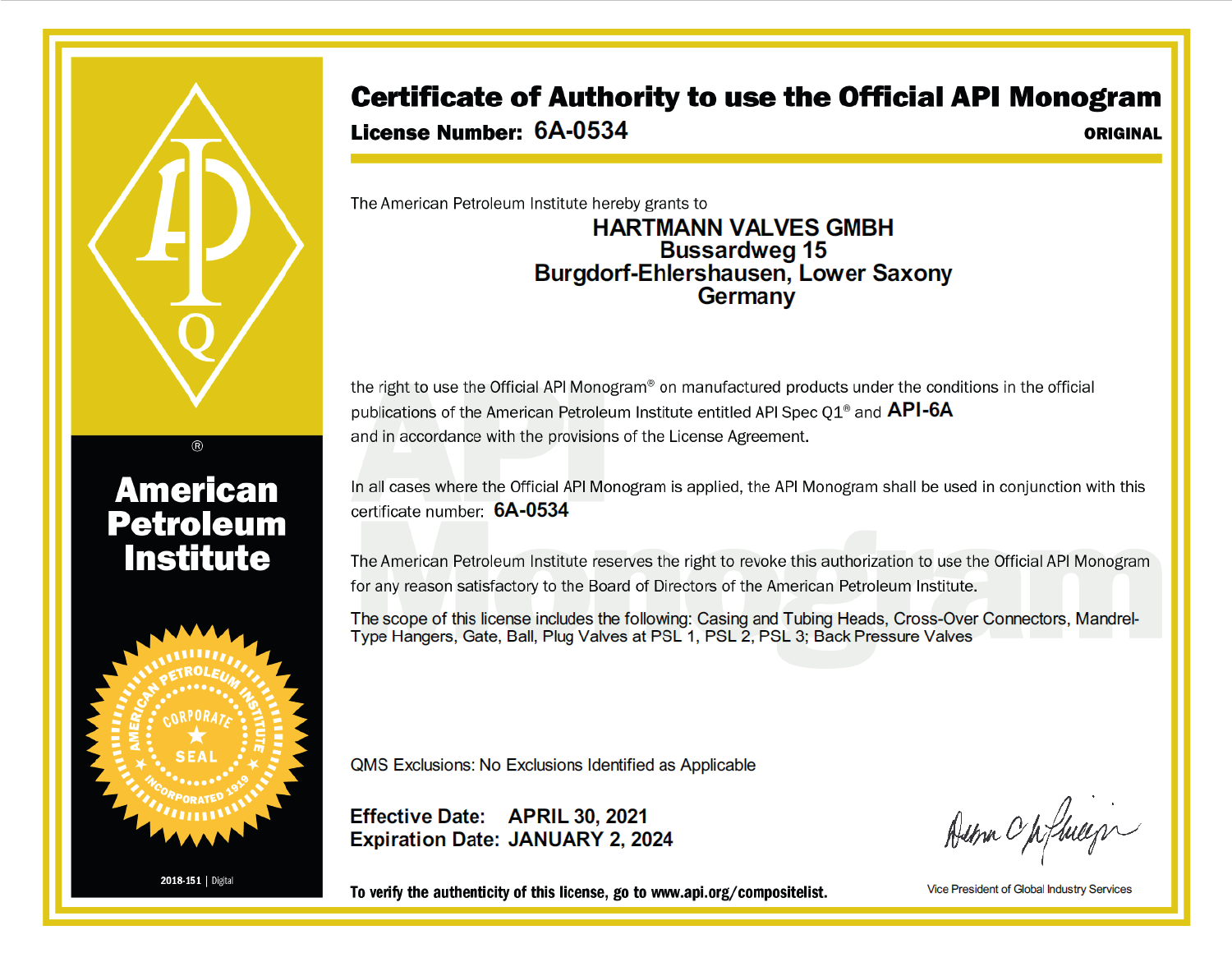## **Certificate of Authority to use the Official API Monogram**

License Number: 6A-1480

**ORIGINAL** 

The American Petroleum Institute hereby grants to

## **HARTMANN VALVES GMBH** Stroherstrasse 1 - 3 **Celle, Lower Saxony** Germany

the right to use the Official API Monogram® on manufactured products under the conditions in the official publications of the American Petroleum Institute entitled API Spec Q1<sup>®</sup> and **API-6A** and in accordance with the provisions of the License Agreement.

In all cases where the Official API Monogram is applied, the API Monogram shall be used in conjunction with this certificate number: 6A-1480

The American Petroleum Institute reserves the right to revoke this authorization to use the Official API Monogram for any reason satisfactory to the Board of Directors of the American Petroleum Institute.

The scope of this license includes the following: Casing and Tubing Heads, Cross-Over Connectors, Blind and Test Flanges, Tees and Crosses, Top Connectors, Adapter Spools and Spacer Spools, Mandrel-Type Hangers, Gate, Ball, Plug Valves at PSL 1, PSL 2, PSL 3; Back Pressure Valves; Bullplugs



**American** 

**Petroleum** 

**Institute** 

QMS Exclusions: No Exclusions Identified as Applicable

Effective Date: NOVEMBER 1, 2020 Expiration Date: MAY 20, 2022

Dema Opfhiers

To verify the authenticity of this license, go to www.api.org/compositelist.

Vice President of Global Industry Services